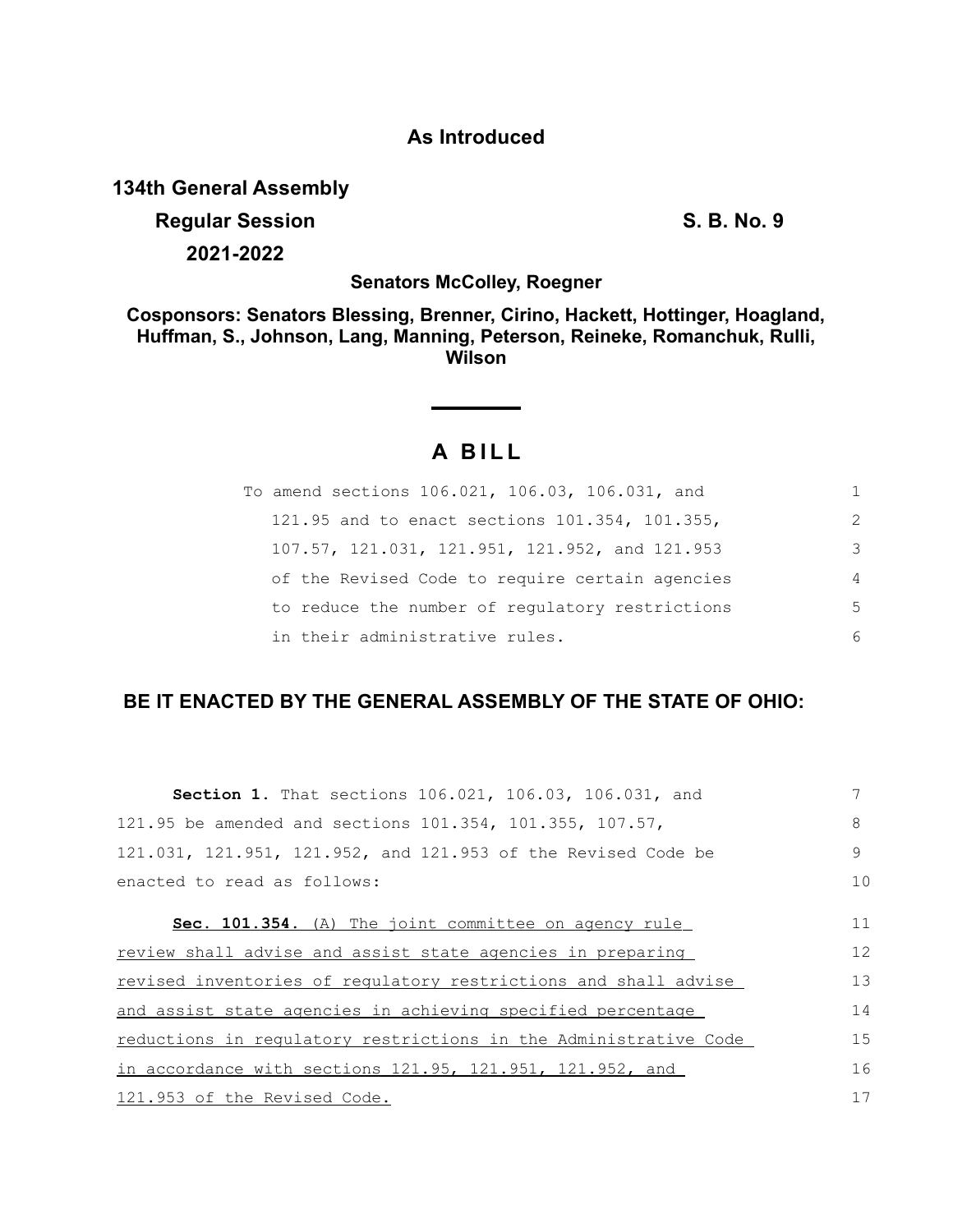### **S. B. No. 9 Page 2 As Introduced**

| (B) (1) Not later than June 15, 2022, the executive              | 18 |
|------------------------------------------------------------------|----|
| director of the joint committee shall prepare a report           | 19 |
| aggregating the base inventories received from state agencies    | 20 |
| under section 121.95 of the Revised Code.                        | 21 |
|                                                                  |    |
| (2) Beginning in 2022, not later than the fifteenth day of       | 22 |
| December each year, the executive director of the joint          | 23 |
| committee shall prepare an historical report aggregating the     | 24 |
| reports received from state agencies for the preceding fiscal    | 25 |
| year. In the report, the executive director also shall describe  | 26 |
| the work of the joint committee over the preceding fiscal year   | 27 |
| with respect to reduction of regulatory restrictions and shall   | 28 |
| indicate, out of the total number of regulatory restrictions     | 29 |
| inventoried by state agencies, the percentage by which state     | 30 |
| agencies have reduced those regulatory restrictions. The report  | 31 |
| also shall provide recommendations for statutory changes, where  | 32 |
| appropriate, brought to the attention of the joint committee as  | 33 |
| contributing to the adoption of regulatory restrictions.         | 34 |
| (3) The executive director shall submit the report               | 35 |
| required under divisions (B) (1) and (2) of this section to the  | 36 |
| members of the joint committee, which shall publish the report   | 37 |
| on its web site and transmit copies of the report electronically | 38 |
| to the speaker of the house of representatives and the president | 39 |
| of the senate.                                                   | 40 |
| Sec. 101.355. The joint committee on agency rule review,         | 41 |
| in consultation with legislative information systems, shall do   | 42 |
| both of the following:                                           | 43 |
| (A) Create and maintain a system that state agencies shall       | 44 |
| use to enter regulatory restriction data, create required        | 45 |
| inventories, and transmit copies of inventories, reports, and    | 46 |
| any other documents to the joint committee and the speaker of    | 47 |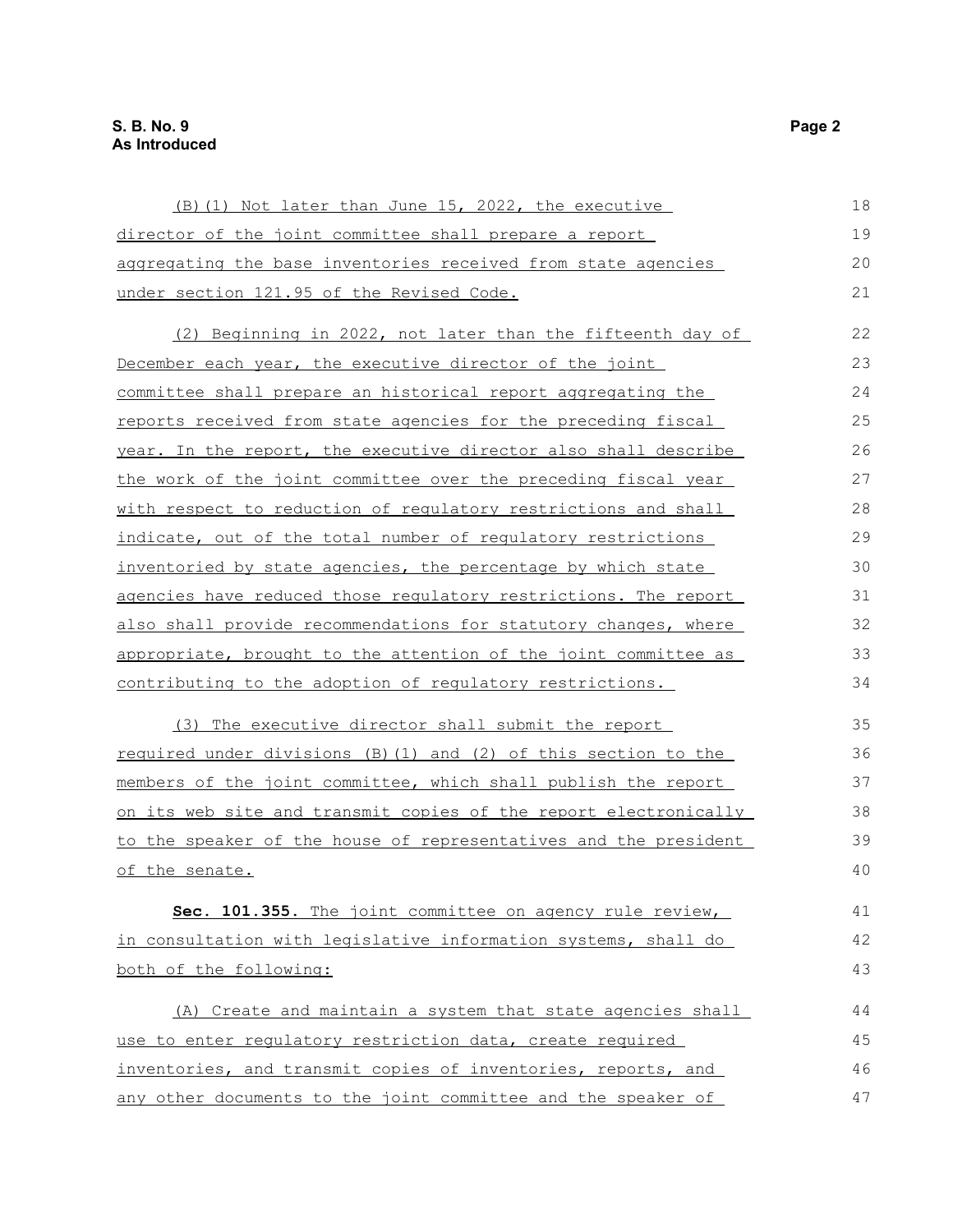| the house of representatives and the president of the senate     | 48 |
|------------------------------------------------------------------|----|
| under sections 121.95, 121.951, and 121.953 of the Revised Code, | 49 |
| and that will assist the joint committee in aggregating reports  | 50 |
| and performing other prescribed duties under sections 101.354,   | 51 |
| 121.95, 121.951, 121.952, and 121.953 of the Revised Code;       | 52 |
| (B) Establish, maintain, and improve the cut red tape            | 53 |
| system, which shall include a web site and shall allow members   | 54 |
| of the public to request information about regulatory            | 55 |
| restrictions and to communicate with the joint committee about   | 56 |
| requlatory restrictions.                                         | 57 |
| Sec. 106.021. If, upon reviewing a proposed rule or              | 58 |
| revised proposed rule, the joint committee on agency rule review | 59 |
| makes any of the following findings with regard to the proposed  | 60 |
| rule or revised proposed rule, the joint committee may recommend | 61 |
| to the senate and house of representatives the adoption of a     | 62 |
| concurrent resolution to invalidate the proposed rule or revised | 63 |
| proposed rule or a part thereof:                                 | 64 |
| (A) The proposed rule or revised proposed rule exceeds the       | 65 |
| scope of its statutory authority.                                | 66 |
| (B) The proposed rule or revised proposed rule conflicts         | 67 |
| with the legislative intent of the statute under which it was    | 68 |
| proposed.                                                        | 69 |
| (C) The proposed rule or revised proposed rule conflicts         | 70 |
| with another proposed or existing rule.                          | 71 |
| (D) The proposed rule or revised proposed rule                   | 72 |
| incorporates a text or other material by reference and:          | 73 |
| (1) The accompanying citation is not such as reasonably          | 74 |
| would enable a reasonable person to whom the proposed rule or    | 75 |
| revised proposed rule applies readily and without charge to find | 76 |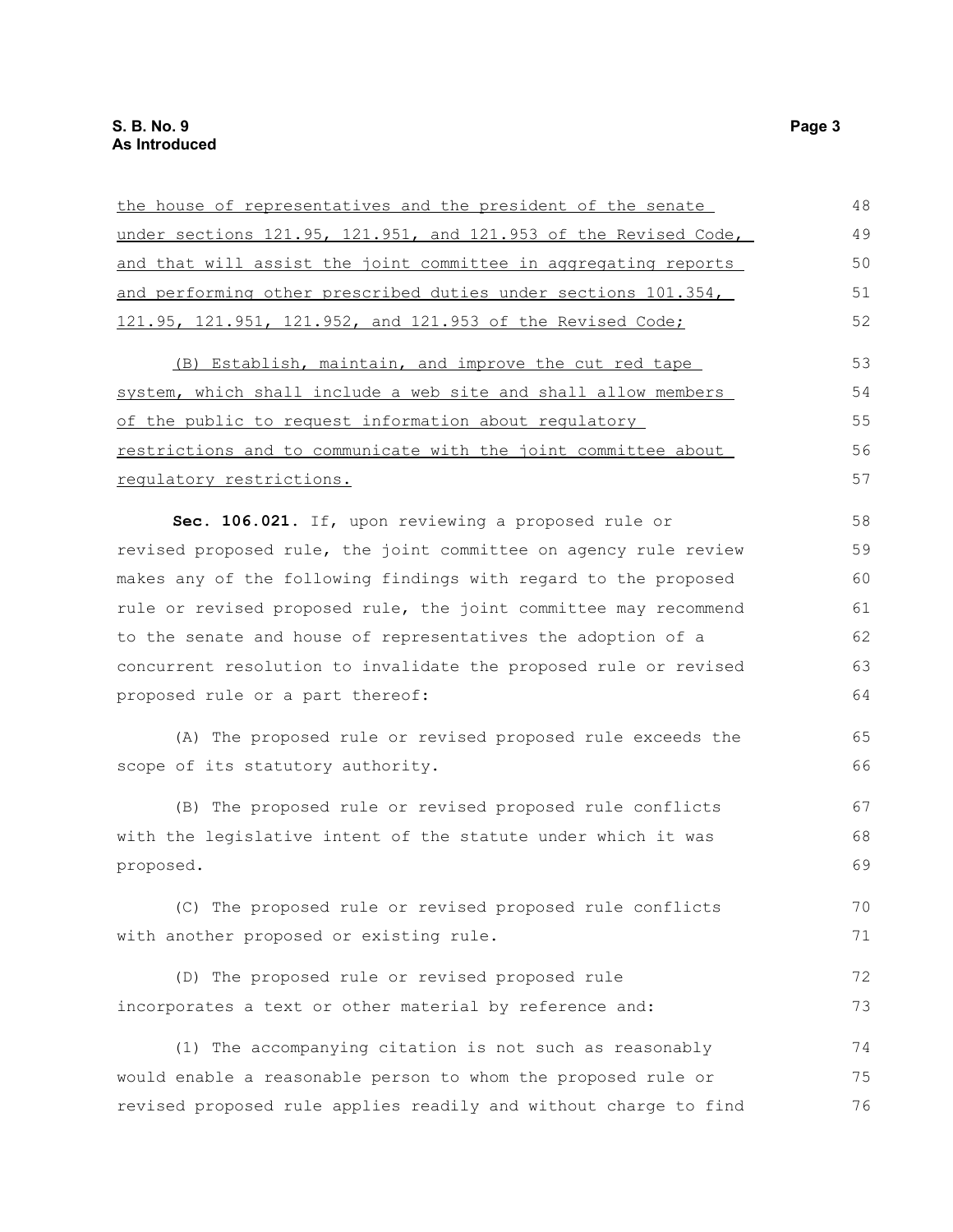| and inspect the incorporated text or other material;             | 77  |
|------------------------------------------------------------------|-----|
| (2) The accompanying citation is not such as reasonably          | 78  |
| would enable the joint committee readily and without charge to   | 79  |
| find and inspect the incorporated text or other material, and    | 80  |
| the agency did not file or otherwise make the incorporated text  | 81  |
| or other material available without charge to the joint          | 82  |
| committee; or                                                    | 83  |
| (3) The agency has treated the proposed rule or revised          | 84  |
| proposed rule in whole or in part as exempt from sections 121.71 | 85  |
| to 121.74 of the Revised Code on grounds the incorporated text   | 86  |
| or other material has one or more of the characteristics         | 87  |
| described in division (B) of section 121.75 of the Revised Code, | 88  |
| but the incorporated text or other material actually does not    | 89  |
| have any of those characteristics.                               | 90  |
| (E) The agency has failed to prepare a complete and              | 91  |
| accurate rule summary and fiscal analysis of the proposed rule   | 92  |
| or revised proposed rule as required by section 106.024 of the   | 93  |
| Revised Code.                                                    | 94  |
| (F) The agency has failed to demonstrate through the             | 95  |
| business impact analysis, recommendations from the common sense  | 96  |
| initiative office, and the memorandum of response that the       | 97  |
| regulatory intent of the proposed rule or revised proposed rule  | 98  |
| justifies its adverse impact on businesses in this state.        | 99  |
| (G) The agency has failed to justify the proposed                | 100 |
| adoption, amendment, or rescission of a rule containing a        | 101 |
| regulatory restriction.                                          | 102 |
| Sec. 106.03. Prior to the review date of an existing rule,       | 103 |

the agency that adopted the rule shall do both of the following: 104

(A) Review the rule to determine all whether the rule 105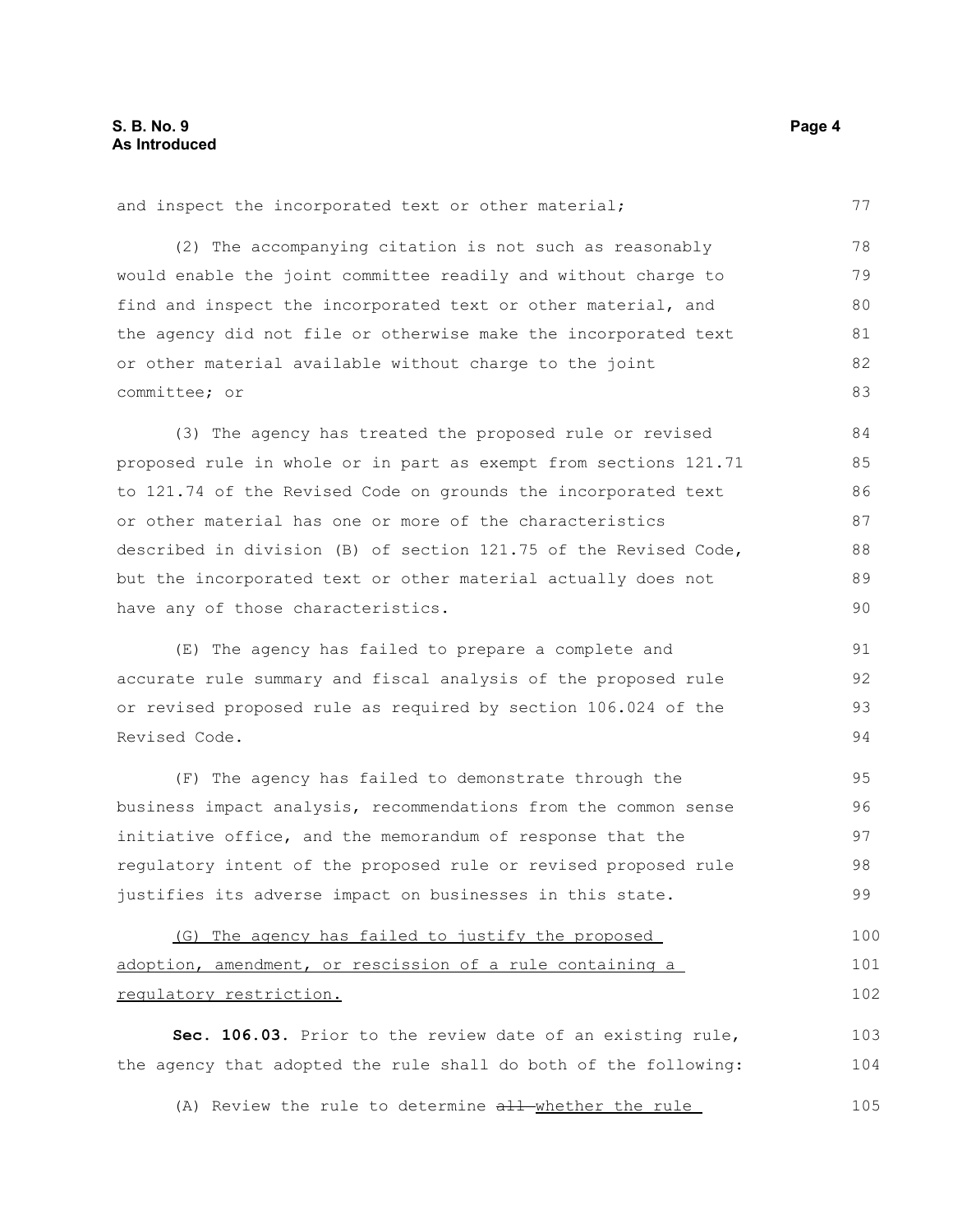| should be amended or rescinded, including for the purpose of     | 106 |
|------------------------------------------------------------------|-----|
| accomplishing the reductions in regulatory restrictions required | 107 |
| by section 121.951 of the Revised Code, because it does any of   | 108 |
| the following, or otherwise for the purpose of reducing          | 109 |
| regulatory restrictions:                                         | 110 |
| (1) Whether the rule should be continued without-                | 111 |
| amendment, be amended, or be rescinded, taking into              | 112 |
| consideration Exceeds or conflicts with the purpose, scope, and  | 113 |
| or intent of the statute under which the rule was adopted;       | 114 |
| (2) Whether the rule needs amendment or rescission to give-      | 115 |
| more-Provides inadequate_flexibility at the local level;         | 116 |
| (3) Whether the rule needs amendment or rescission to            | 117 |
| eliminate unnecessary paperwork Creates a compliance or          | 118 |
| oversight burden for the state agency, or for any person or      | 119 |
| entity, that is greater than the burden that would be created if | 120 |
| the agency accomplished the intended purpose of the restriction  | 121 |
| by other means;                                                  | 122 |
| (4) Whether the rule incorporates Is no longer useful or         | 123 |
| beneficial;                                                      | 124 |
| (5) Incorporates a text or other material by reference           | 125 |
| and, if so:                                                      | 126 |
| (a) Whether the The citation accompanying the                    | 127 |
| incorporation by reference is such as reasonably-would not       | 128 |
| reasonably enable a reasonable person to whom the rule applies   | 129 |
| readily and without charge to find and inspect the incorporated  | 130 |
| text or other material;                                          | 131 |
| (b) Whether the The citation accompanying the                    | 132 |
| incorporation by reference is such as reasonably-would not       | 133 |
| reasonably enable the joint committee on agency rule review      | 134 |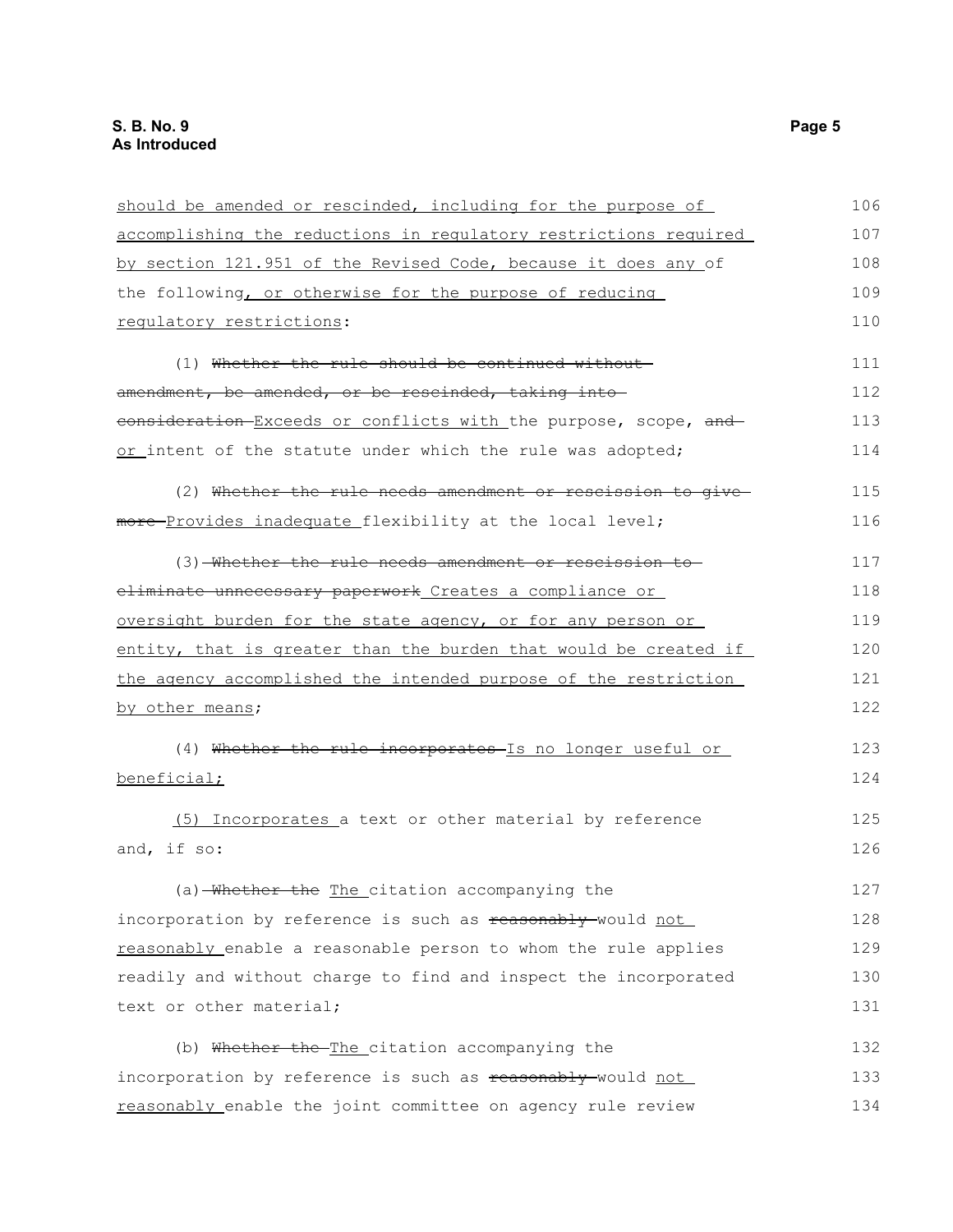| readily and without charge to find and inspect the incorporated  | 135 |
|------------------------------------------------------------------|-----|
| text or other material; - and or                                 | 136 |
| (c) If the rule has been exempted in whole or in part from       | 137 |
| sections 121.71 to 121.74 of the Revised Code on grounds the     | 138 |
| incorporated text or other material has one or more of the       | 139 |
| characteristics described in division (B) of section 121.75 of   | 140 |
| the Revised Code, whether the incorporated text or other         | 141 |
| material does not actually has have any of those                 | 142 |
| characteristics.                                                 | 143 |
| (5) Whether the rule duplicates                                  | 144 |
| (6) Duplicates, overlaps with, or conflicts with-other-          | 145 |
| rules:                                                           | 146 |
| (6) Whether the rule has another state or federal law or         | 147 |
| rule. A rule duplicates, overlaps with, or conflicts with        | 148 |
| another law or rule if it imposes a duty or liability on a       | 149 |
| person or entity that the other law or rule also imposes on that | 150 |
| person or entity, in whole or in part, or imposes a duty or      | 151 |
| liability that may require a person or entity to violate the     | 152 |
| other law or rule in whole or in part. If the rule duplicates,   | 153 |
| overlaps with, or conflicts with a rule adopted by another state | 154 |
| agency, the two agencies shall determine which agency shall      | 155 |
| amend or rescind its rule and shall develop and execute a plan   | 156 |
| to work together to achieve the required oversight.              | 157 |
| (7) Has an adverse impact on businesses, as determined           | 158 |
| under section 107.52 of the Revised Code;                        | 159 |
| (7) Whether the rule contains (8) Has an adverse impact on       | 160 |
| any other person or entity;                                      | 161 |
| (9) Contains words or phrases having meanings that in            | 162 |
| contemporary usage are understood as being derogatory or         | 163 |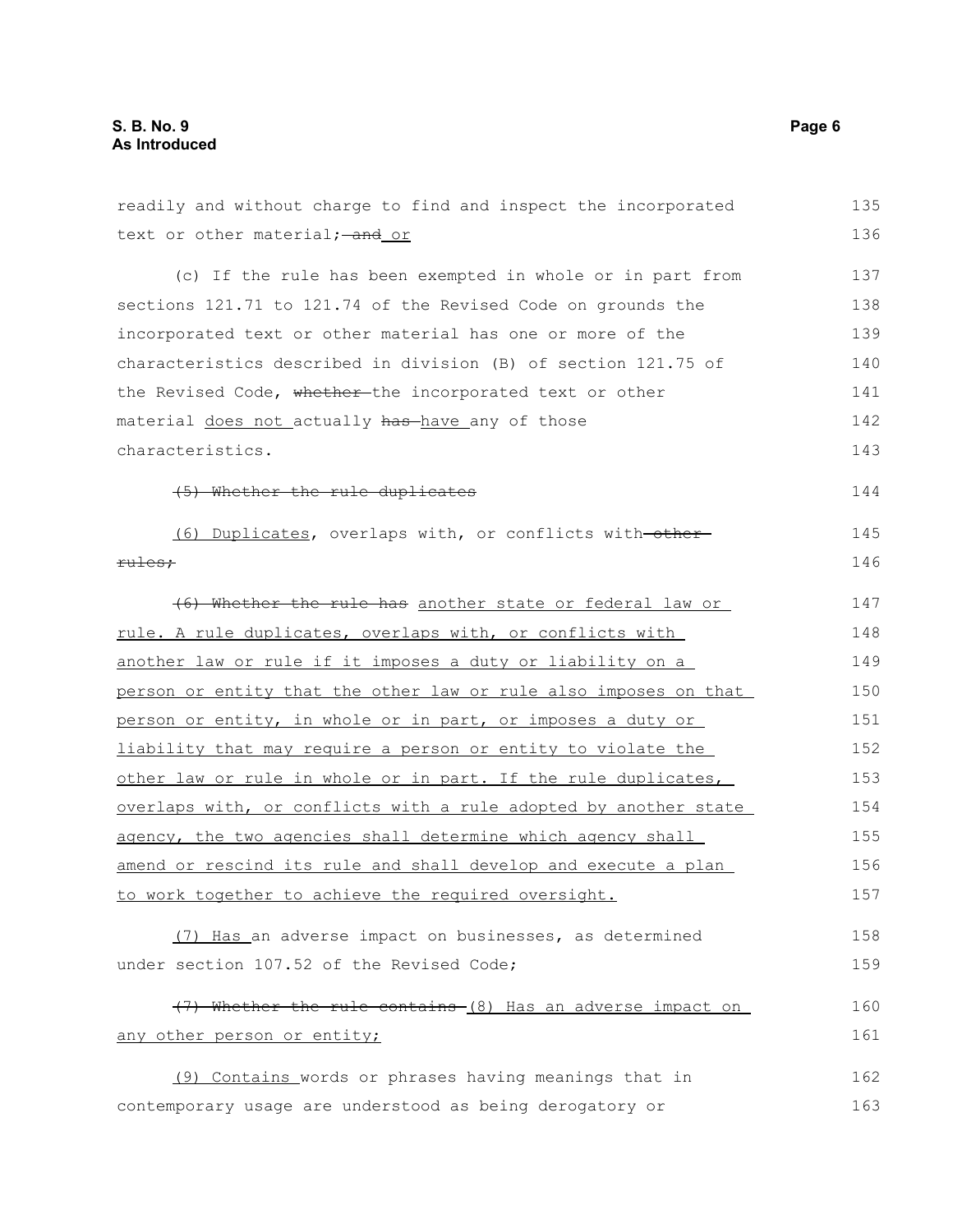offensive; and (8) Whether the rule requires (10) Requires liability insurance, a bond, or any other financial responsibility instrument as a condition of licensure; (11) Imposes a more severe duty or liability than restrictions in neighboring states in order to accomplish the same goal. In making its review, the agency shall consider the continued need for the rule, the nature of any complaints or comments received concerning the rule, and any relevant factors that have changed in the subject matter area affected by the rule. (B) On the basis of its review of the existing rule, the agency shall determine whether the existing rule needs to be amended or rescinded. (1) If the existing rule needs to be amended or rescinded, the agency, on or before the review date of the existing rule, shall commence the process of amending or rescinding the existing rule in accordance with its review of the rule. (2) If the existing rule does not need to be amended or rescinded, proceedings shall be had under section 106.031 of the Revised Code. Upon the request of the agency that adopted an existing rule, the joint committee on agency rule review may extend the review date of the rule to a date that is not later than one hundred eighty days after the review date assigned to the rule 164 165 166 167 168 169 170 171 172 173 174 175 176 177 178 179 180 181 182 183 184 185 186 187 188 189

**Sec. 106.031.** If an agency, on the basis of its review of 191

by the agency. Not more than two such extensions may be allowed.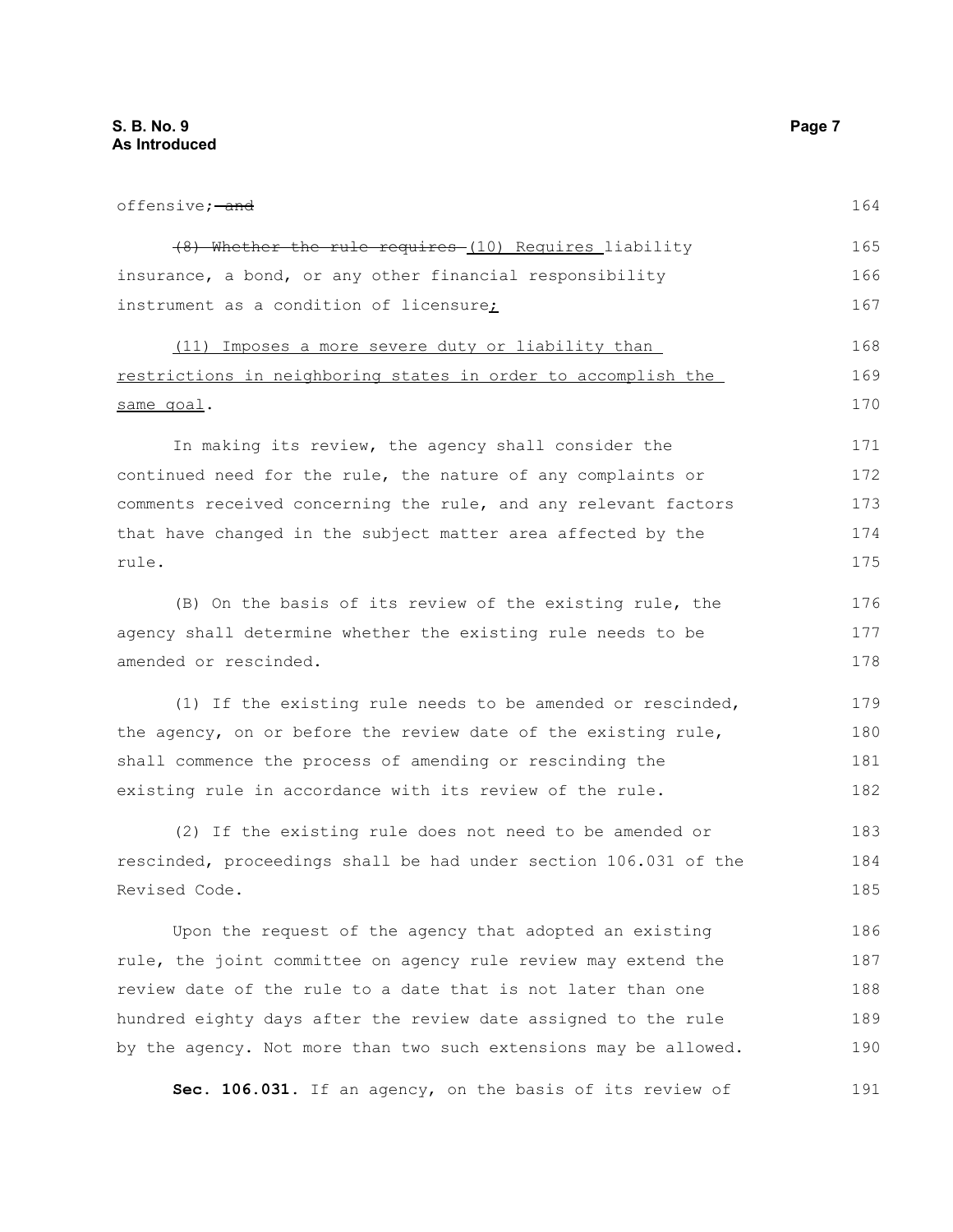a rule under section 106.03 of the Revised Code, determines that the rule does not need to be amended or rescinded, proceedings shall be had as follows: 192 193 194

(A)(1) If, considering only the standard of review specified in division  $(A)$   $(6)$   $(7)$  of section 106.03 of the Revised Code, the rule has an adverse impact on businesses, the agency shall prepare a business impact analysis that describes its review of the rule under that division and that explains why the regulatory intent of the rule justifies its adverse impact on businesses. If the rule does not have an adverse impact on businesses, the agency may proceed under division (B) of this section. 195 196 197 198 199 200 201 202 203

(2) The agency shall transmit a copy of the full text of the rule and the business impact analysis electronically to the common sense initiative office. The office shall make the rule and analysis available to the public on its web site under section 107.62 of the Revised Code.

(3) The agency shall consider any recommendations made by the office.

(4) Not earlier than the sixteenth business day after transmitting the rule and analysis to the office, the agency shall either (a) proceed under divisions (A)(5) and (B) of this section or (b) commence, under division (B)(1) of section 106.03 of the Revised Code, the process of rescinding the rule or of amending the rule to incorporate into the rule features the recommendations suggest will eliminate or reduce the adverse impact the rule has on businesses. If the agency determines to amend or rescind the rule, the agency is not subject to the time limit specified in division (B)(1) of section 106.03 of the Revised Code. 211 212 213 214 215 216 217 218 219 220 221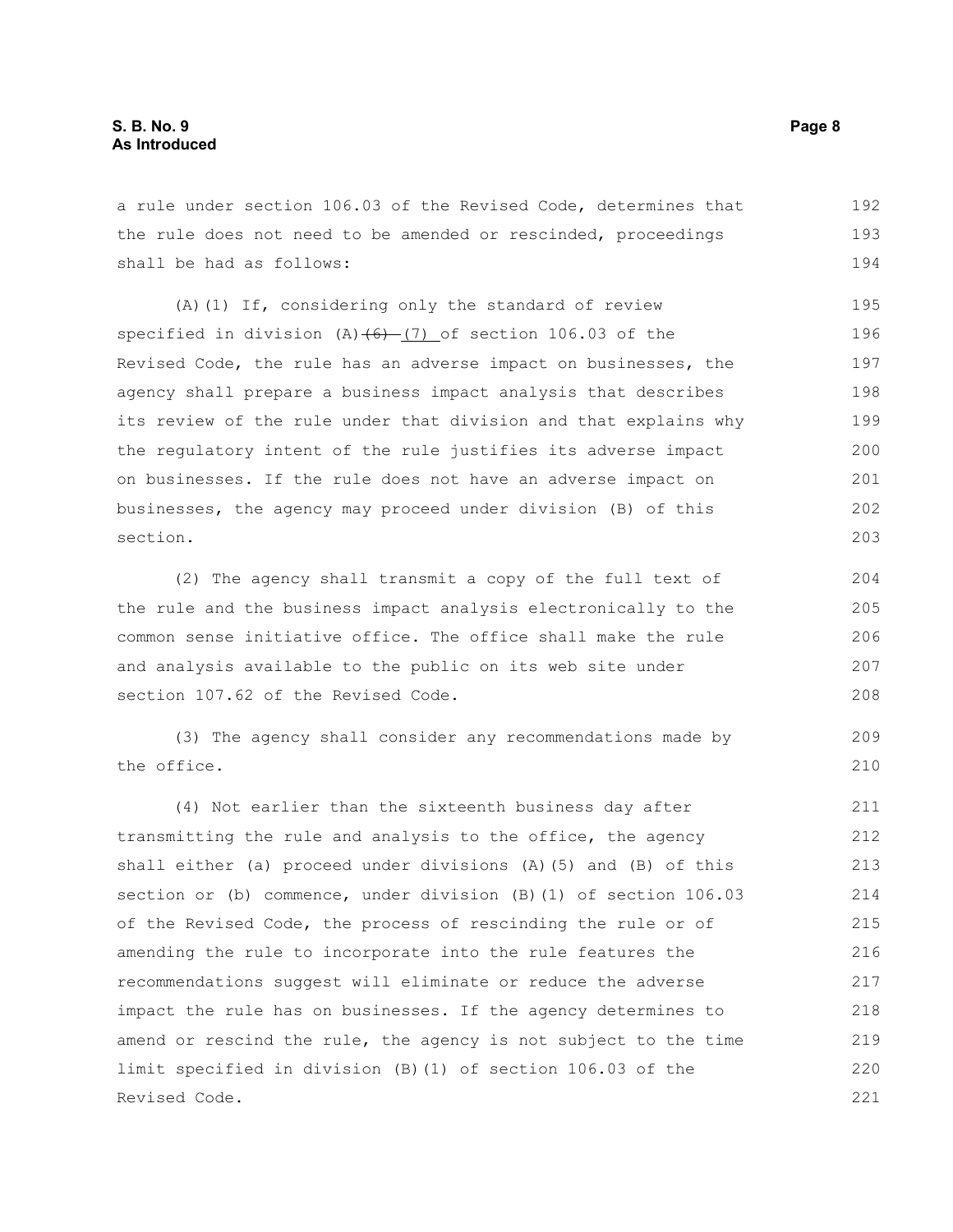#### **S. B. No. 9 Page 9 As Introduced**

(5) If the agency receives recommendations from the office, and determines not to amend or rescind the rule, the agency shall prepare a memorandum of response that explains why the rule is not being rescinded or why the recommendations are not being incorporated into the rule. 222 223 224 225 226

(B) The agency shall assign a new review date to the rule. The review date assigned shall be not later than five years after the immediately preceding review date pertaining to the rule. If the agency assigns a review date that exceeds the fiveyear maximum, the review date is five years after the immediately preceding review date. The immediately preceding review date includes the date of the review of a rule under section 106.032 of the Revised Code.

(C)(1) The agency shall file all the following, in electronic form, with the joint committee on agency rule review, the secretary of state, and the director of the legislative service commission: a copy of the rule specifying its new review date, a complete and accurate rule summary and fiscal analysis, and, if relevant, a business impact analysis of the rule, any recommendations received from the common sense initiative office, and any memorandum of response. 235 236 237 238 239 240 241 242

(2) Subject to section 106.05 of the Revised Code, the joint committee does not have jurisdiction to review, and shall reject, the filing of a rule under division (C)(1) of this section if, at any time while the rule is in its possession, it discovers that the rule has an adverse impact on businesses and the agency has not complied with division (A) of this section. The joint committee shall electronically return a rule that is rejected to the agency, together with any documents that were part of the filing. Such a rejection does not preclude the 243 244 245 246 247 248 249 250 251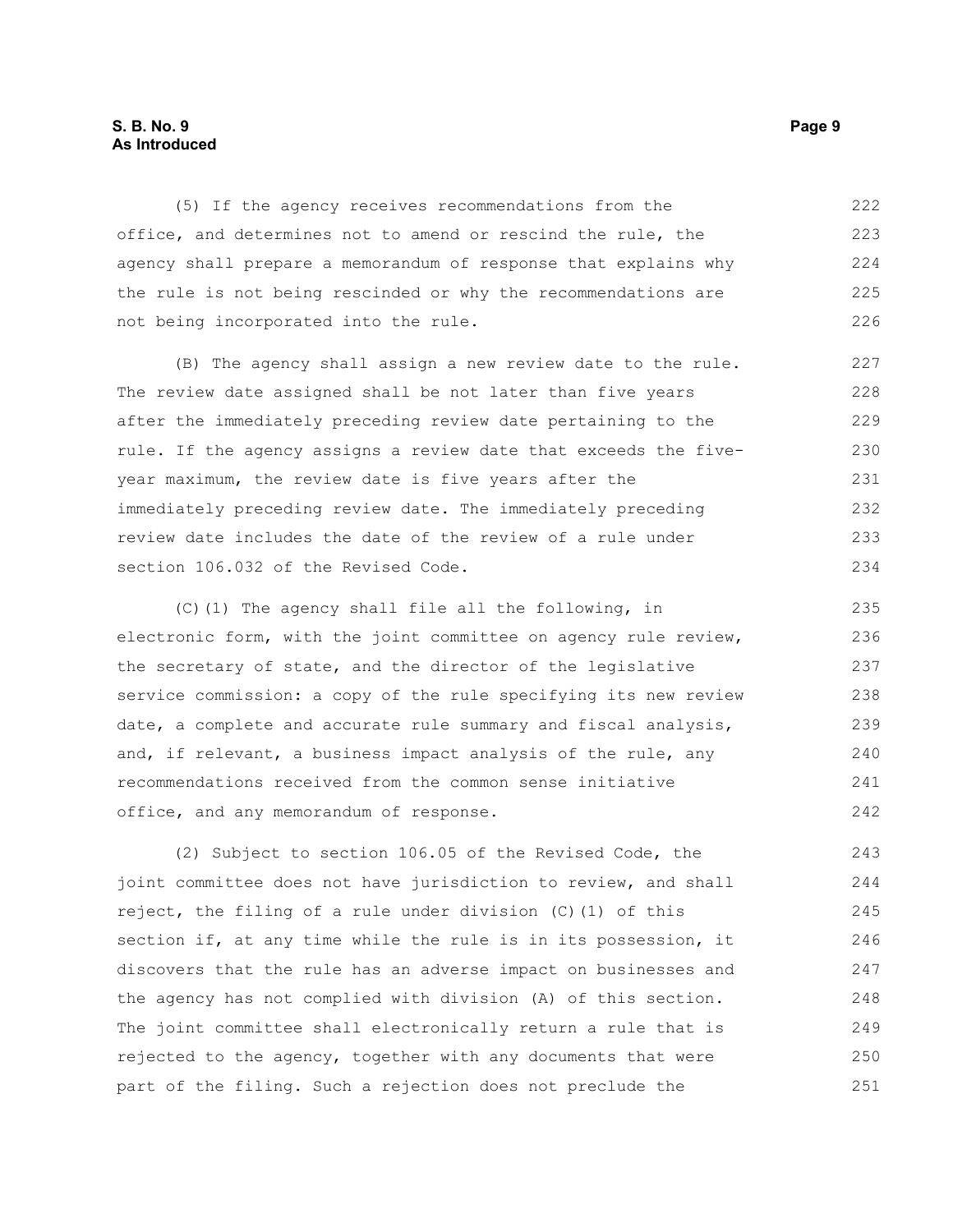agency from refiling the rule under division (C)(1) of this section after complying with division (A) of this section. When the filing of a rule is rejected under this division, it is as if the filing had not been made. 252 253 254 255

(D) The joint committee shall publish notice of the agency's determination not to amend or rescind the rule in the register of Ohio for four consecutive weeks after the rule is filed under division (C) of this section. 256 257 258 259

(E) During the ninety-day period after a rule is filed under division (C) of this section, but after the four-week notice period required by division (D) of this section has ended, the joint committee may recommend to the senate and house of representatives the adoption of a concurrent resolution invalidating the rule if the joint committee finds any of the following: 260 261 262 263 264 265 266

(1) The agency improperly applied the standards in division (A) of section 106.03 of the Revised Code in reviewing the rule and in determining that the rule did not need amendment or rescission. 267 268 269 270

(2) The rule has an adverse impact on businesses, and the agency has failed to demonstrate through a business impact analysis, recommendations from the common sense initiative office, and a memorandum of response that the regulatory intent of the rule justifies its adverse impact on businesses. 271 272 273 274 275

(3) If the rule incorporates a text or other material by reference, any of the following applies: 276 277

(a) The citation accompanying the incorporation by reference is not such as reasonably would enable a reasonable person to whom the rule applies readily and without charge to 278 279 280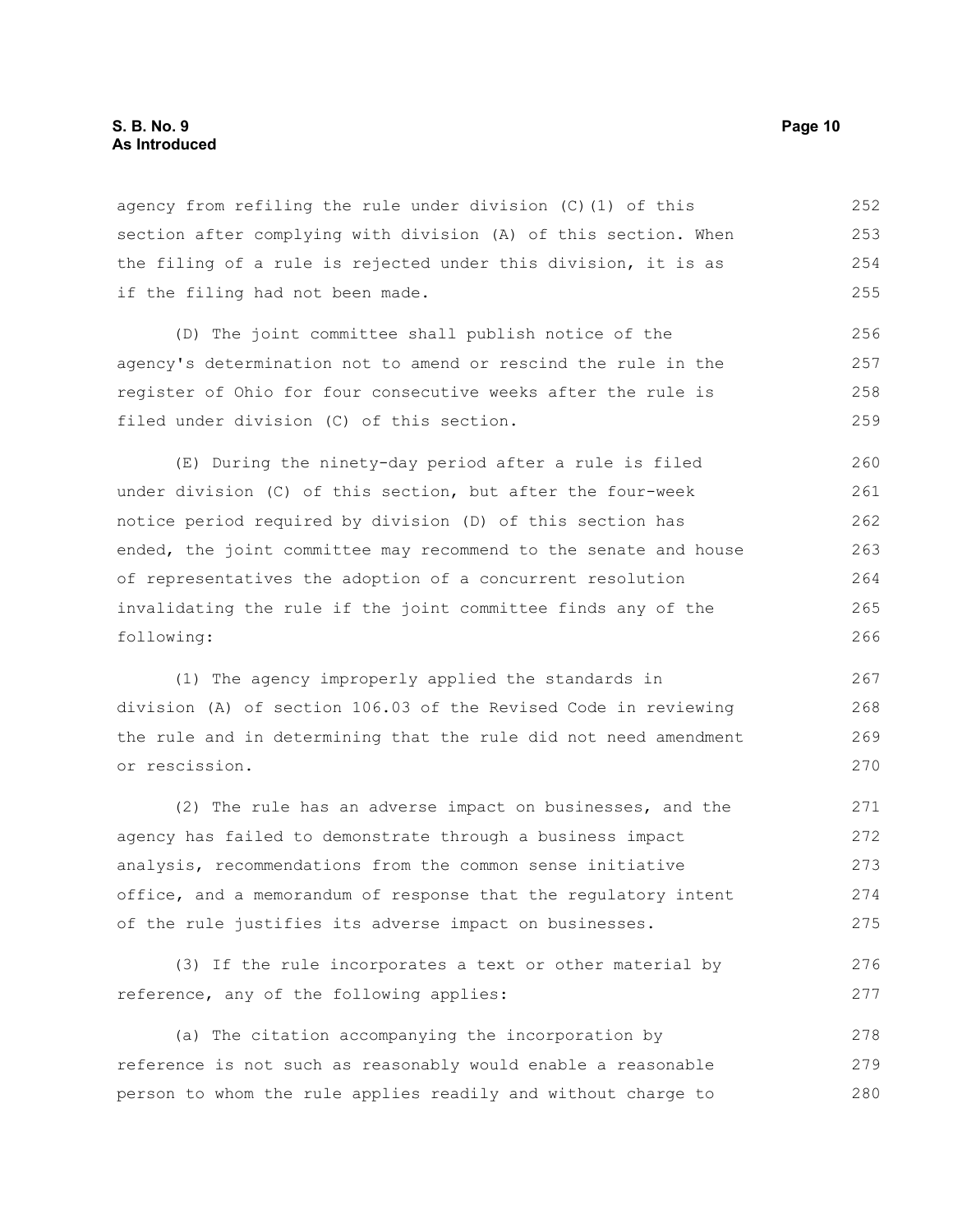| find and inspect the incorporated text or other material;        | 281 |
|------------------------------------------------------------------|-----|
| (b) The citation accompanying the incorporation by               | 282 |
| reference is not such as reasonably would enable the joint       | 283 |
| committee readily and without charge to find and inspect the     | 284 |
| incorporated text or other material; or                          | 285 |
| (c) The rule has been exempted in whole or in part from          | 286 |
| sections 121.71 to 121.74 of the Revised Code on grounds the     | 287 |
| incorporated text or other material has one or more of the       | 288 |
| characteristics described in division (B) of section 121.75 of   | 289 |
| the Revised Code, but the incorporated text or other material    | 290 |
| actually does not have any of those characteristics.             | 291 |
| (4) The agency has failed to justify the retention of a          | 292 |
| rule containing a regulatory restriction.                        | 293 |
| If the agency fails to comply with section 106.03 or             | 294 |
| 106.031 of the Revised Code, the joint committee shall afford    | 295 |
| the agency an opportunity to appear before the joint committee   | 296 |
| to show cause why the agency has not complied with either or     | 297 |
| both of those sections. If the agency appears before the joint   | 298 |
| committee at the time scheduled for the agency to show cause,    | 299 |
| and fails to do so, the joint committee, by vote of a majority   | 300 |
| of its members present, may recommend the adoption of a          | 301 |
| concurrent resolution invalidating the rule for the agency's     | 302 |
| failure to show cause. Or if the agency fails to appear before   | 303 |
| the joint committee at the time scheduled for the agency to show | 304 |
| cause, the joint committee, by vote of a majority of its members | 305 |
| present, may recommend adoption of a concurrent resolution       | 306 |
| invalidating the rule for the agency's default.                  | 307 |
|                                                                  |     |

When the joint committee recommends that a rule be invalidated, the recommendation does not suspend operation of 308 309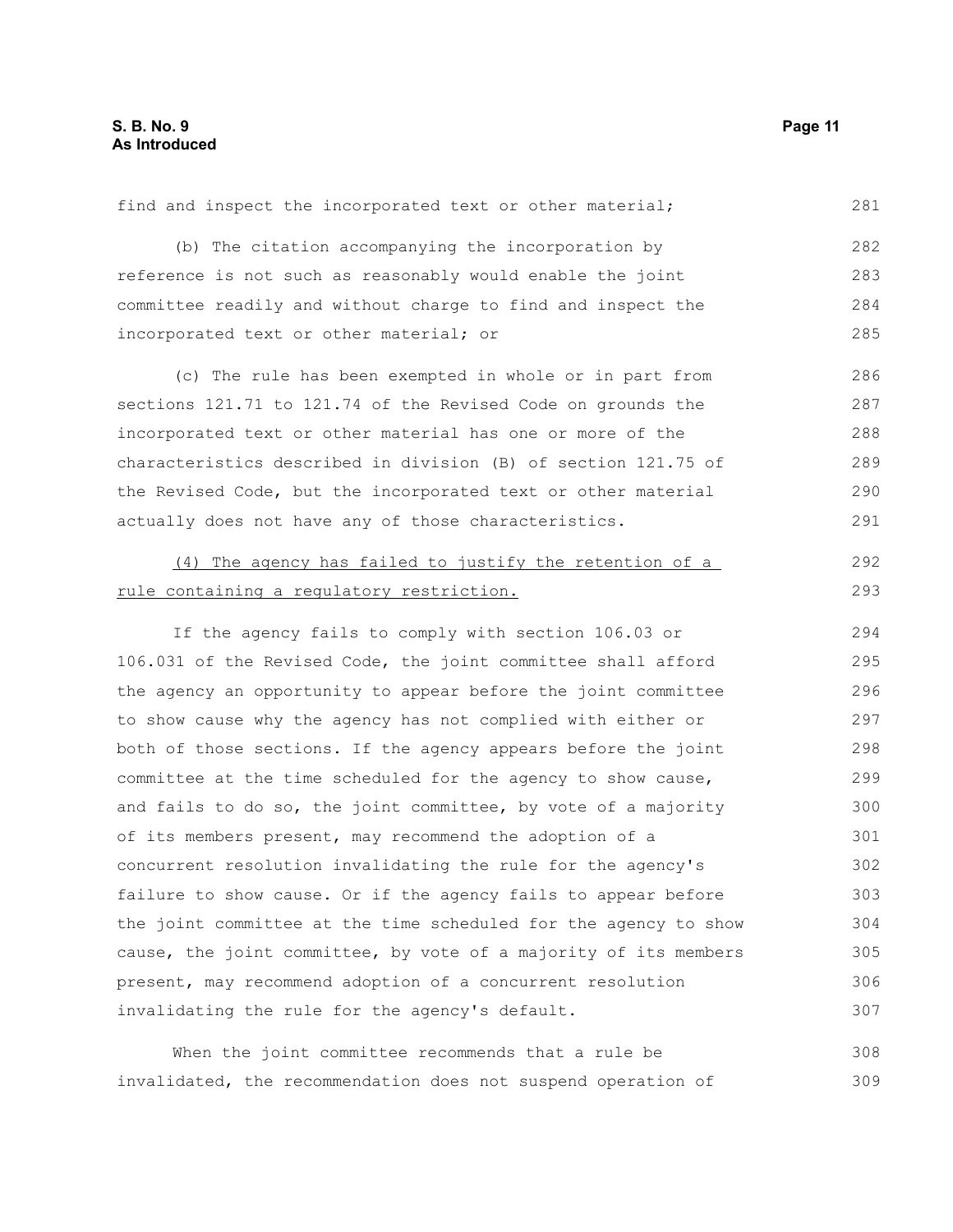the rule, and the rule remains operational pending action by the senate and house of representatives on the concurrent resolution embodying the recommendation. If the senate and house of representatives adopt the concurrent resolution, the rule is invalid. If, however, the senate and house of representatives do not adopt the resolution, the rule continues in effect, and shall next be reviewed according to the new review date assigned to the rule. 310 311 312 313 314 315 316 317

Sec. 107.57. (A) In the course of evaluating draft rules and business impact analyses under sections 107.51 to 107.55 of the Revised Code, or at any other time, the common sense initiative office may review any rules containing regulatory restrictions that a state agency is required to include in its inventory of regulatory restrictions under section 121.95 of the Revised Code. If the common sense initiative office determines, based on the criteria described in division (A) of section 106.03 of the Revised Code, that a state agency should eliminate a regulatory restriction, the common sense initiative office shall notify the state agency that it is required to eliminate that regulatory restriction, and the state agency shall eliminate it. 318 319 320 321 322 323 324 325 326 327 328 329 330

(B) If a state agency objects to the elimination of a regulatory restriction that the common sense initiative office has determined should be eliminated under division (A) of this section, the state agency may appeal that decision to the joint committee on agency rule review. If the joint committee also determines, based on the criteria described in division (A) of section 106.03 of the Revised Code, that the state agency should eliminate the regulatory restriction, the state agency shall eliminate it. 331 332 333 334 335 336 337 338 339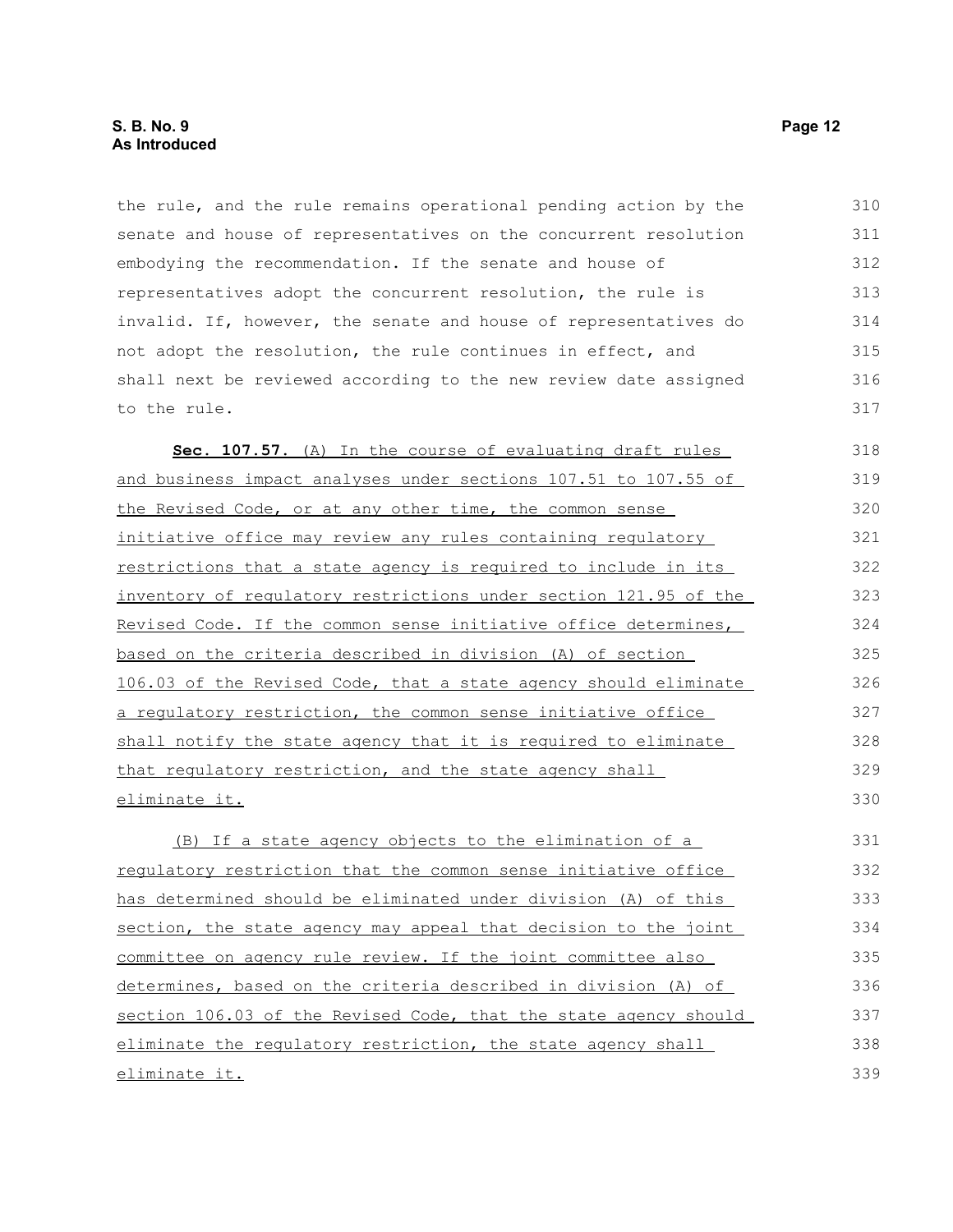(C) As used in this section, "state agency" has the same meaning as in section 121.95 of the Revised Code. **Sec. 121.031.** The administrative department head of an administrative department created under section 121.02 of the Revised Code or an administrative department head appointed under section 121.03 of the Revised Code may direct an otherwise independent official or state agency that is organized under the administrative department or administrative department head as necessary to achieve reductions in regulatory restrictions in rules in compliance with sections 121.95, 121.951, 121.952, and 121.953 of the Revised Code. Sec. 121.95. (A) As used in this sectionsections 121.95, 121.951, 121.952, and 121.953 of the Revised Code, "state agency" means an administrative department created under section 121.02 of the Revised Code, an administrative department head appointed under section 121.03 of the Revised Code, and a state agency organized under an administrative department or administrative department head. "State agency" also includes the department of education, the state lottery commission, the Ohio casino control commission, the state racing commission, and the public utilities commission of Ohio. Rules adopted by an otherwise independent official or entity organized under a state agency shall be attributed to the agency under which the official or entity is organized for the purposes of thissectionsections 121.95, 121.951, 121.952, and 121.953 of the Revised Code. (B) Not later than December 31, 2019, a state agency shall 340 341 342 343 344 345 346 347 348 349 350 351 352 353 354 355 356 357 358 359 360 361 362 363 364 365 366

review its existing rules to identify rules having one or more regulatory restrictions that require or prohibit an action and prepare a base inventory of the regulatory restrictions in its 367 368 369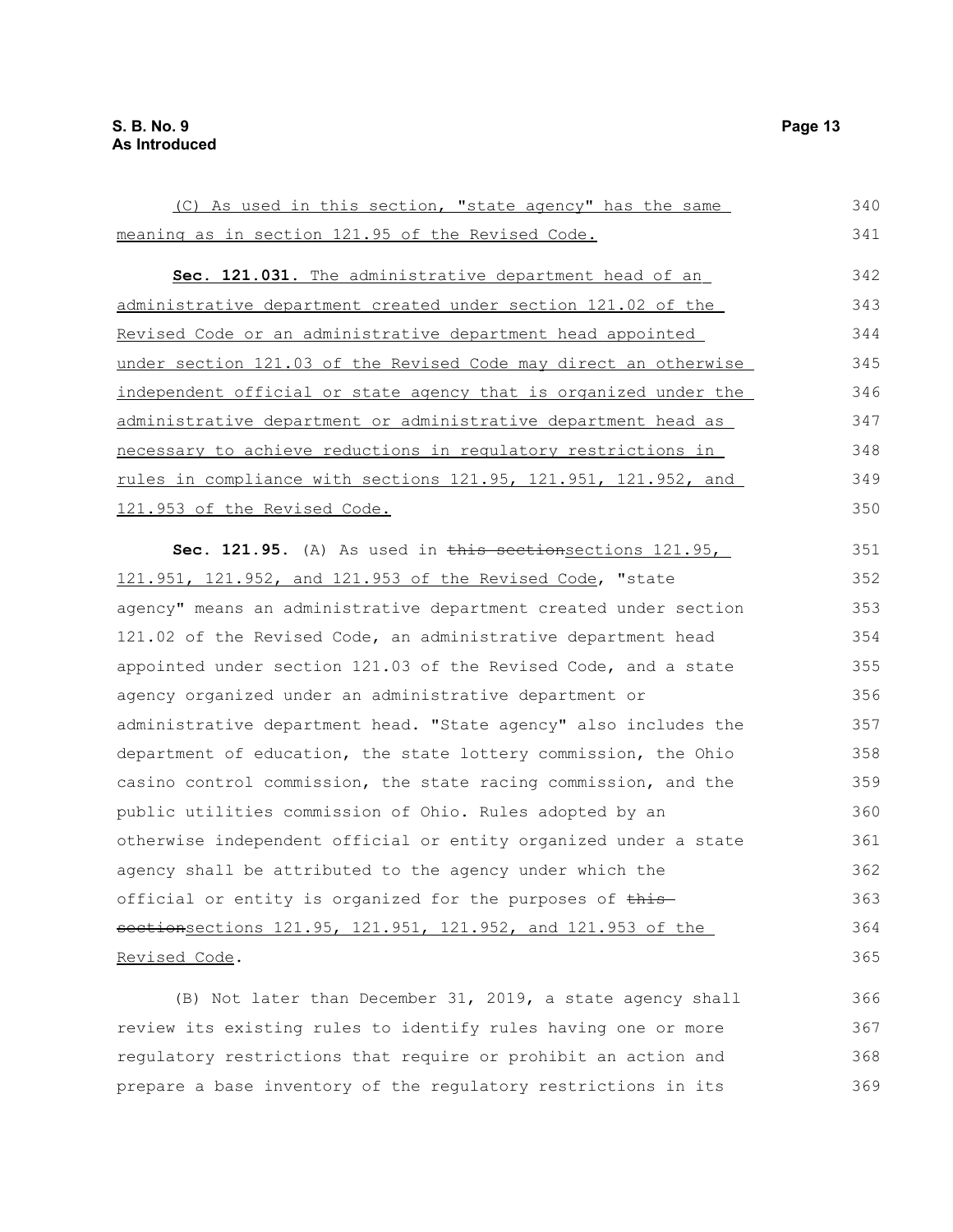existing rules. Rules that include the words "shall," "must," "require," "shall not," "may not," and "prohibit" shall be considered to contain regulatory restrictions. (C) In the base inventory, the state agency shall indicate all of the following concerning each regulatory restriction: (1) A description of the regulatory restriction; (2) The rule number of the rule in which the regulatory restriction appears; (3) The statute under which the regulatory restriction was adopted; (4) Whether state or federal law expressly and specifically requires the agency to adopt the regulatory restriction or the agency adopted the regulatory restriction under the agency's general authority; (5) Whether removing the regulatory restriction would require a change to state or federal law, provided that removing a regulatory restriction adopted under a law granting the agency general authority shall be presumed not to require a change to state or federal law; (6) Any other information the joint committee on agency rule review considers necessary. (D) The state agency shall compute and state the total number of regulatory restrictions indicated in the base inventory, shall post the base inventory on its web site, and shall electronically transmit a copy of the inventory to the joint committee. The joint committee shall review the base inventory, then transmit it electronically to the speaker of the house of representatives and the president of the senate. 370 371 372 373 374 375 376 377 378 379 380 381 382 383 384 385 386 387 388 389 390 391 392 393 394 395 396 397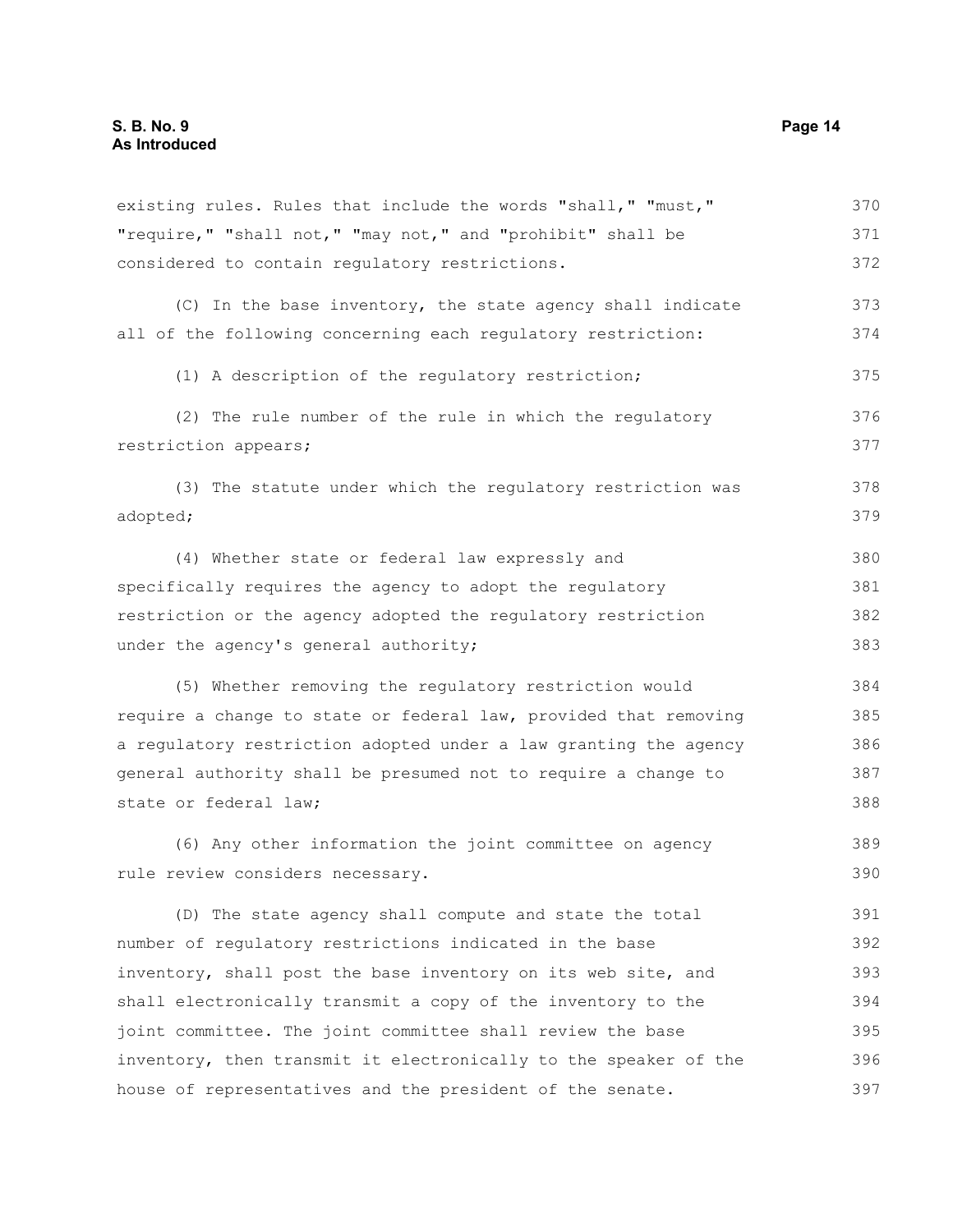| (E) The following types of rules or regulatory                   | 398 |
|------------------------------------------------------------------|-----|
| restrictions are not required to be included in a state agency's | 399 |
| inventory of regulatory restrictions:                            | 400 |
| (1) An internal management rule;                                 | 401 |
| (2) An emergency rule;                                           | 402 |
| (3) A rule that state or federal law requires the state          | 403 |
| agency to adopt verbatim;                                        | 404 |
| (4) A regulatory restriction contained in materials or           | 405 |
| documents incorporated by reference into a rule pursuant to      | 406 |
| sections 121.71 to 121.75 of the Revised Code;                   | 407 |
| (5) A rule adopted pursuant to section 1347.15 of the            | 408 |
| Revised Code;                                                    | 409 |
| (6) A rule concerning instant lottery games;                     | 410 |
| (7) Any other rule that is not subject to review under           | 411 |
| Chapter 106. of the Revised Code.                                | 412 |
| (F) Beginning on the effective date of this section and          | 413 |
| ending on June 30, 20232025, a state agency may not adopt a new  | 414 |
| regulatory restriction unless it simultaneously removes two or   | 415 |
| more other existing regulatory restrictions. The state agency    | 416 |
| may not satisfy this section by merging two or more existing     | 417 |
| regulatory restrictions into a single surviving regulatory       | 418 |
| restriction.                                                     | 419 |
| Sec. 121.951. (A) (1) Using the criteria listed in division      | 420 |
| (A) of section 106.03 of the Revised Code, a state agency shall  | 421 |
| amend or rescind rules identified in its base inventory of       | 422 |
| requlatory restrictions prepared under section 121.95 of the     | 423 |
| Revised Code as necessary to reduce the total number of          | 424 |
| regulatory restrictions by thirty per cent, according to the     | 425 |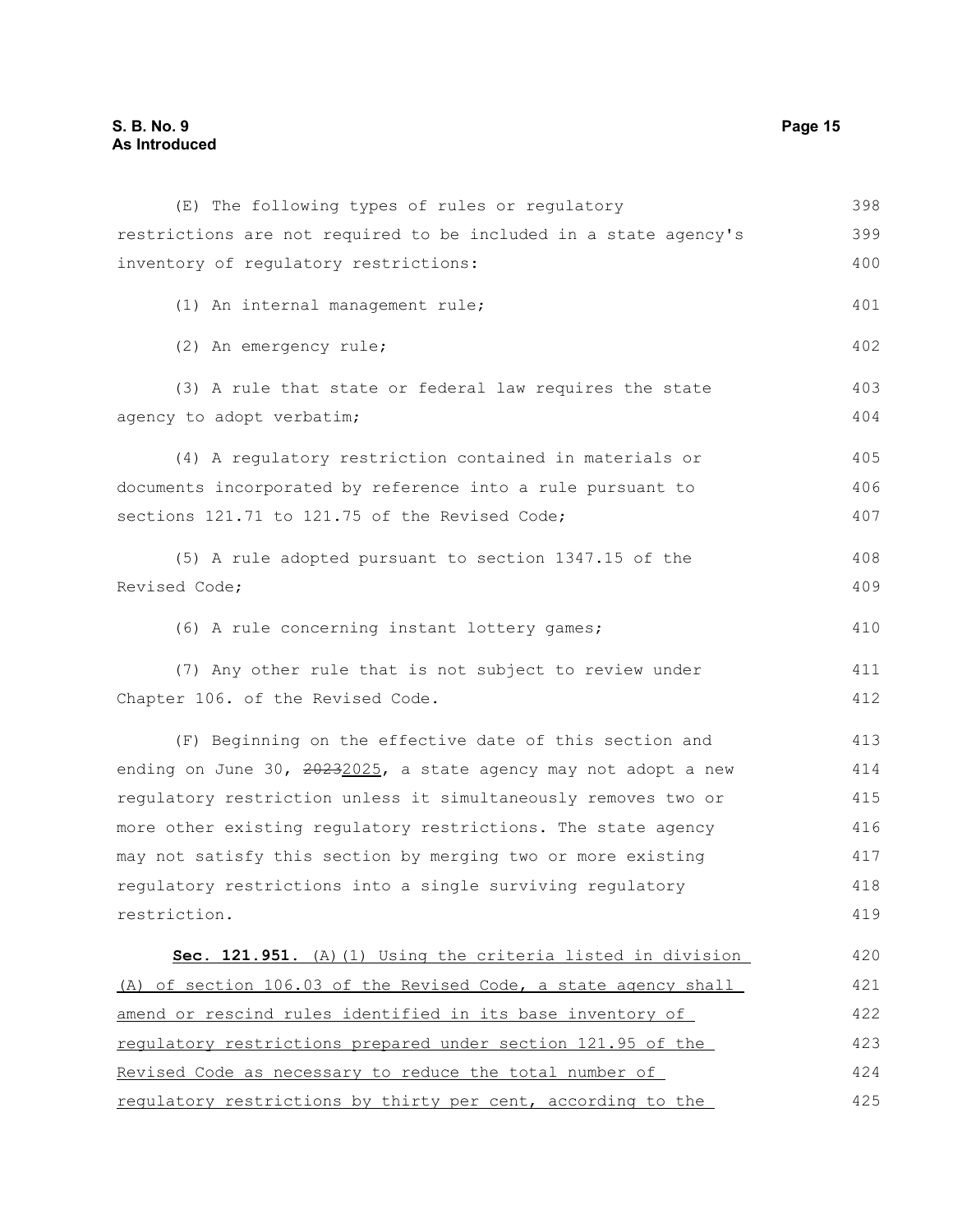| following schedule:                                              | 426 |
|------------------------------------------------------------------|-----|
| (a) A ten per cent reduction not later than June 30, 2023;       | 427 |
| (b) A twenty per cent reduction not later than June 30,          | 428 |
| 2024; and                                                        | 429 |
| (c) The thirty per cent reduction not later than June 30,        | 430 |
| <u> 2025.</u>                                                    | 431 |
| When a state agency has achieved a reduction of any              | 432 |
| <u>percentage in regulatory restrictions, whether or not as </u> | 433 |
| specified in this section, the state agency may not adopt or     | 434 |
| maintain regulatory restrictions that would negate the           | 435 |
| reduction.                                                       | 436 |
| (2) Beginning July 1, 2025, a state agency that has not          | 437 |
| achieved the specified thirty per cent reduction may not adopt a | 438 |
| new requlatory restriction unless it simultaneously removes two  | 439 |
| or more other existing regulatory restrictions, until the        | 440 |
| specified thirty per cent reduction has been achieved. The state | 441 |
| agency may not fulfill this requirement by merging two or more   | 442 |
| existing regulatory restrictions into a single surviving         | 443 |
| requlatory restriction.                                          | 444 |
| (3) A state agency is encouraged to continue to reduce           | 445 |
| requlatory restrictions after it has achieved the specified      | 446 |
| thirty per cent reduction.                                       | 447 |
| (B) (1) Not later than September 15, 2022, a state agency        | 448 |
| shall prepare an historical report of its progress in reducing   | 449 |
| regulatory restrictions over the period of time beginning when   | 450 |
| the agency prepared its base inventory under section 121.95 of   | 451 |
| the Revised Code and ending on June 30, 2022. Annually           | 452 |
| thereafter, a state agency shall prepare an historical report of | 453 |
| its progress in reducing regulatory restrictions over the        | 454 |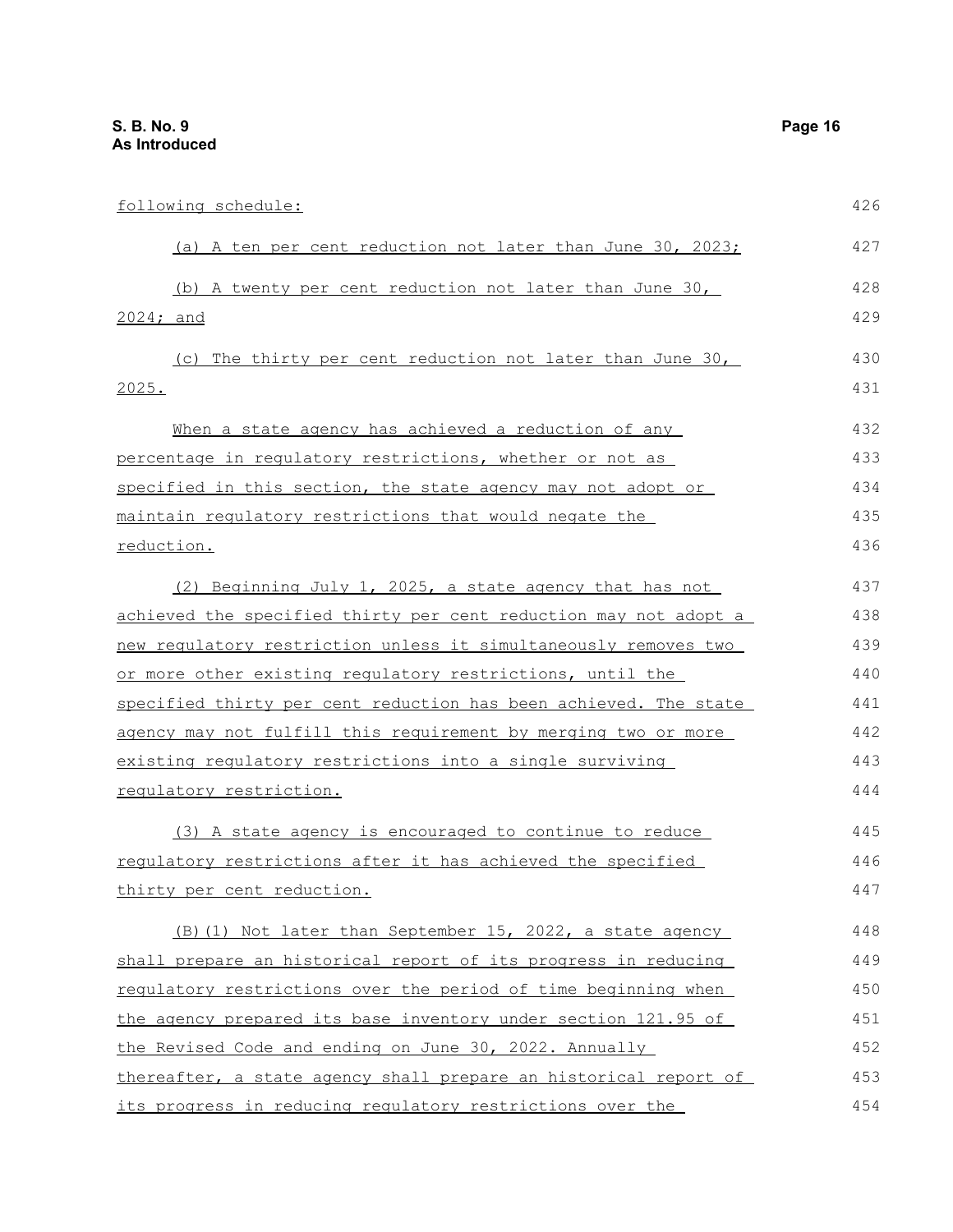| preceding fiscal year. The state agency shall explain in the           | 455 |
|------------------------------------------------------------------------|-----|
| <u>report how it applied the criteria described in division (A) of</u> | 456 |
| section 106.03 of the Revised Code to its determinations as to         | 457 |
| which regulatory restrictions to amend or rescind. The state           | 458 |
| agency shall include a revised inventory of regulatory                 | 459 |
| restrictions with the report.                                          | 460 |
| (2) In the revised inventory, in addition to the                       | 461 |
| information required by section 121.95 of the Revised Code, the        | 462 |
| state agency shall compute the percentage net reduction in             | 463 |
| <u>requlatory restrictions by subtracting the current number of</u>    | 464 |
| regulatory restrictions from the number of regulatory                  | 465 |
| restrictions identified in the base inventory and then dividing        | 466 |
| the resulting number by the number of requlatory restrictions in       | 467 |
| the base inventory.                                                    | 468 |
| (3) The state agency shall transmit the report                         | 469 |
| electronically to the joint committee on agency rule review. The       | 470 |
| joint committee shall review the report and shall transmit it          | 471 |
| electronically to the speaker of the house of representatives          | 472 |
| and the president of the senate. The state agency shall continue       | 473 |
| preparing and transmitting annual reports until it has reported        | 474 |
| that it has achieved the required reduction in requlatory              | 475 |
| restrictions.                                                          | 476 |
| Sec. 121.952. If a state agency fails to reduce regulatory             | 477 |
| restrictions by a required percentage within one hundred twenty        | 478 |
| days after a reduction deadline in section 121.951 of the              | 479 |
| Revised Code, the joint committee on agency rule review shall          | 480 |
| afford the state agency an opportunity to appear before the            | 481 |
| joint committee to show cause why the agency's required                | 482 |
| reduction in regulatory restrictions should be lessened. If the        | 483 |
| joint committee determines that the state agency has shown             | 484 |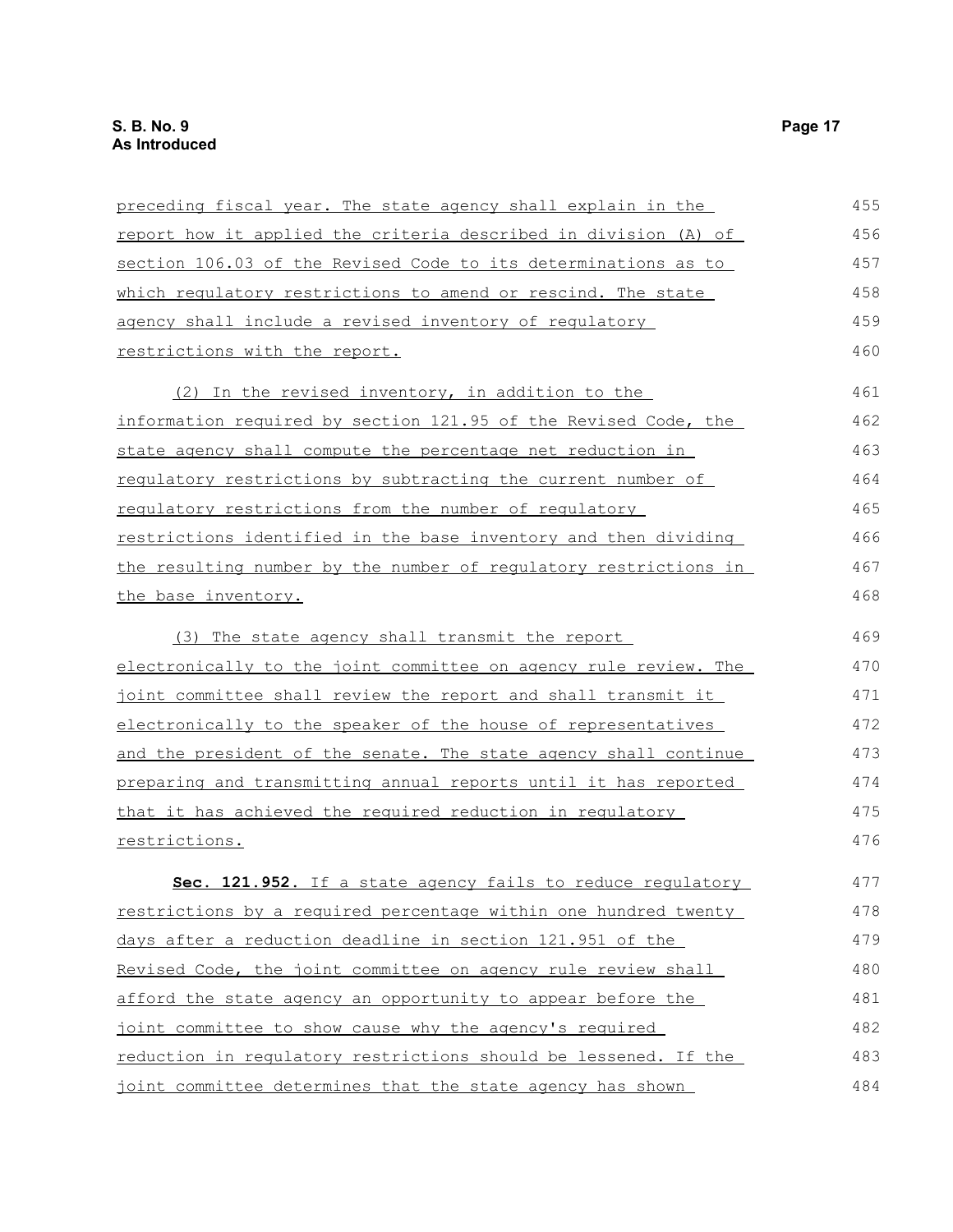| cause, the joint committee shall determine a lessened required   | 485 |
|------------------------------------------------------------------|-----|
| reduction in regulatory restrictions for that agency and shall   | 486 |
| submit a written report to the speaker of the house of           | 487 |
| representatives and the president of the senate, indicating the  | 488 |
| lessened required reduction in requlatory restrictions for that  | 489 |
| agency and the reason the joint committee determined that        | 490 |
| lessened required reduction.                                     | 491 |
| Sec. 121.953. (A) Effective July 1, 2025, the number of          | 492 |
| requlatory restrictions in this state shall not exceed a number  | 493 |
| of requlatory restrictions determined by the joint committee on  | 494 |
| agency rule review in accordance with this section. The joint    | 495 |
| committee shall determine that number by calculating, for each   | 496 |
| agency, the number of regulatory restrictions identified by the  | 497 |
| agency in the base inventory prepared under section 121.95 of    | 498 |
| the Revised Code, minus the number of requlatory restrictions    | 499 |
| that represents the percentage reduction the state agency is     | 500 |
| required to achieve, and then totaling the resulting numbers for | 501 |
| all state agencies. The joint committee shall consider any       | 502 |
| lessened required reductions under section 121.952 of the        | 503 |
| Revised Code.                                                    | 504 |
| (B) A state agency shall contact the joint committee             | 505 |
| before submitting a proposed rule containing a regulatory        | 506 |
| restriction, and the joint committee shall determine whether     | 507 |
| adopting the regulatory restriction would cause the state to     | 508 |
| exceed the number of requlatory restrictions permitted under     | 509 |
| this section. A state agency may not adopt a rule if by adopting | 510 |
| the rule the state agency would cause the number of regulatory   | 511 |
| restrictions to exceed the state limit as determined by the      | 512 |
| joint committee.                                                 | 513 |

**Section 2.** That existing sections 106.021, 106.03,